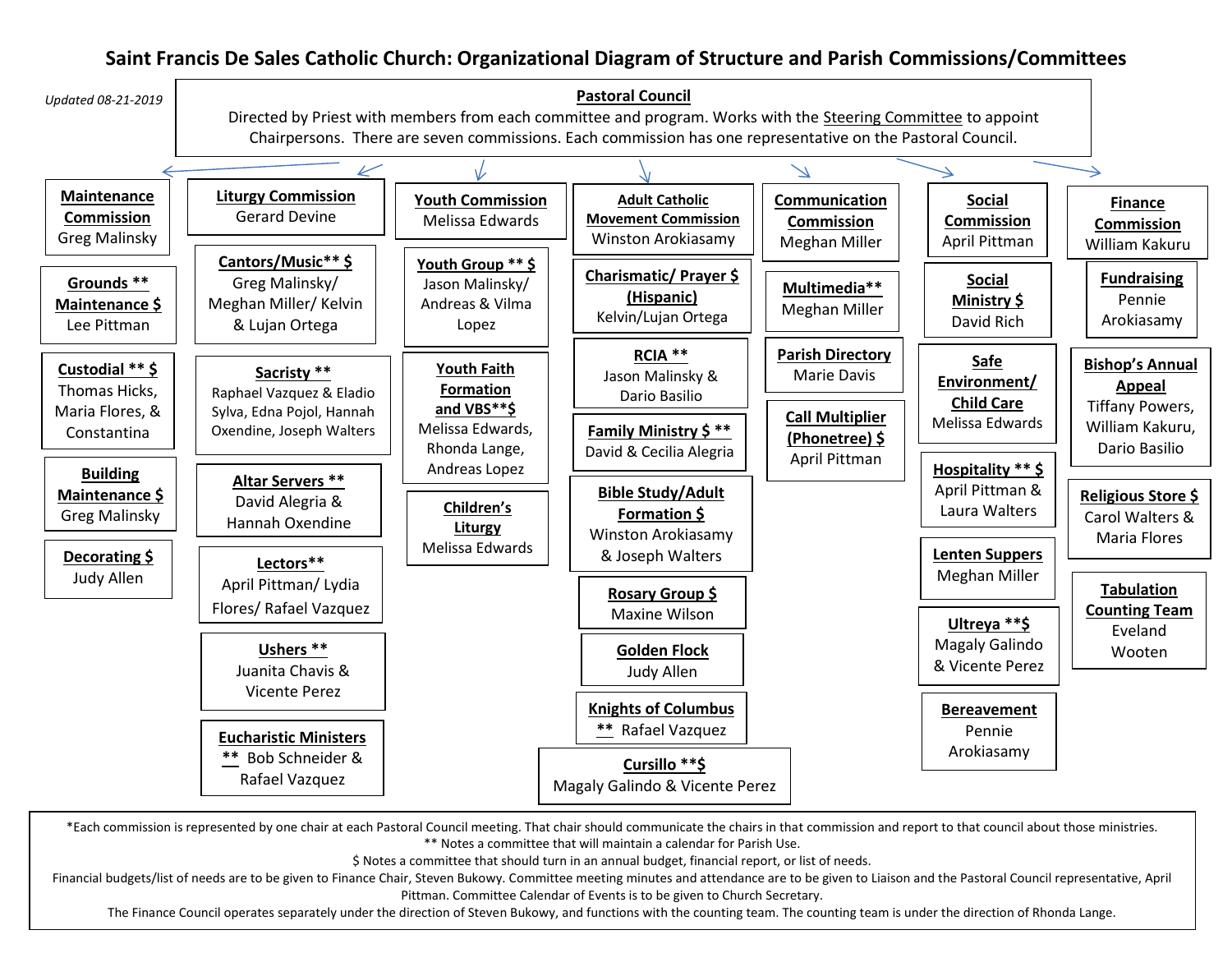| <b>Ministry Name</b>               | <b>Chairperson Name</b>                    | <b>Phone Number</b>            | <b>Email Address</b>        |
|------------------------------------|--------------------------------------------|--------------------------------|-----------------------------|
| <b>Grounds Maintenance</b>         | Lee Pittman                                | (910) 733-3100                 | Lee.pittman10@gmail.com     |
| Custodial                          | Thomas Hicks, Maria Flores, Constantina    | N/A                            | N/A                         |
| <b>Building Maintenance</b>        | <b>Greg Malinsky</b>                       | (910) 734-7982                 | Gregmalinsky@yahoo.com      |
| <b>Decorating</b>                  | Judy Allen                                 | (910) 734-9702                 | Jaa311@nc.rr.com            |
| <b>Liturgical Commission Chair</b> | <b>Gerard Devine</b>                       | (910) 674-5834, (910) 738-6045 | mickdoc47@aol.com           |
| <b>Cantors &amp; Music</b>         | <b>Greg Malinsky</b>                       | (910) 734-7982                 | Gregmalinsky@yahoo.com      |
|                                    | <b>Meghan Miller</b>                       | (910) 608-9203                 | Voicesofkindness@yahoo.com  |
|                                    | Kelvin & Lujan Ortega                      | (910) 674-0452                 | Elpelotero_1993@hotmail.com |
| <b>Sacristy</b>                    | Rafael Vazquez                             | (910) 718-0217                 | rafaelandnancy@yahoo.com    |
|                                    | Eladio Sylva                               | (910)608-3088, (910)316-4399   | N/A                         |
|                                    | Edna Pojol                                 | (910)618-9592                  | rucced@nc.rr.com            |
|                                    | Hannah Oxendine                            | (910) 258-2834                 | Hannah.m.oxendine@gmail.com |
|                                    | Joseph Walters (Also Adult Faith Co-Chair) | (910) 827-9012                 | Laurabeth1985@gmail.com     |
| <b>Altar Servers</b>               | David Alegria                              | (910) 733-7230                 | davidalegria1122@gmail.com  |
|                                    | Hannah Oxendine                            | (910) 258-2834                 | Hannah.m.oxendine@gmail.com |
| Lectors                            | April Pittman                              | (910) 374-4125                 | aprilcpittman@yahoo.com     |
|                                    | Lydia Flores                               | (910)843-8766, (910)733-8750   | N/A                         |
|                                    | Rafael Vazquez                             | (910) 718-0217                 | rafaelandnancy@yahoo.com    |
| <b>Ushers</b>                      | Juanita Chavis                             | (910) 374-8170                 | juanitachavis@bellsouth.net |
|                                    | Vicente Perez                              | (910)618-7041                  | N/A                         |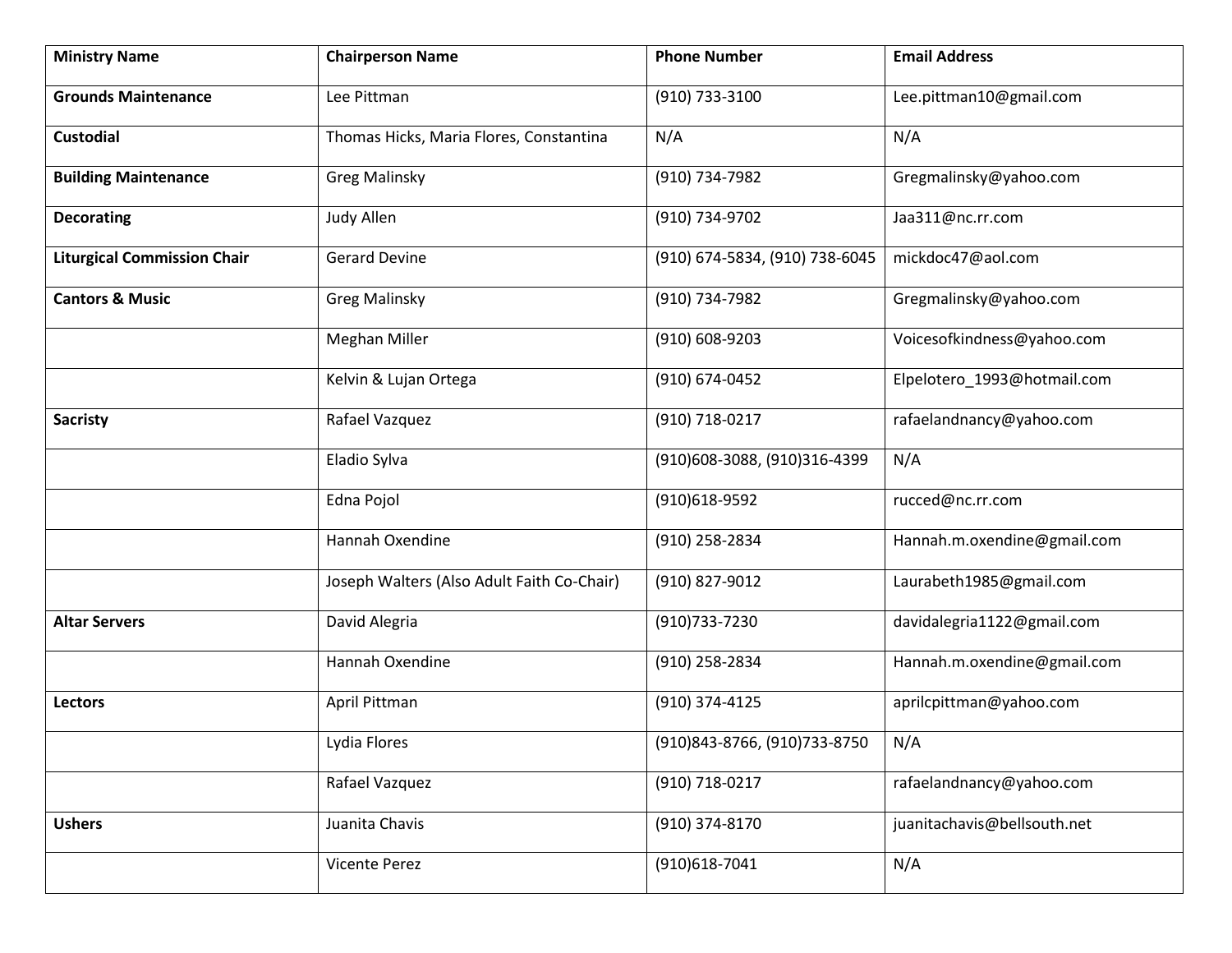| <b>Eucharistic Ministers</b>                                       | Robert Schneider                         | (910) 739-8053       | Robert.schneider@uncp.edu       |
|--------------------------------------------------------------------|------------------------------------------|----------------------|---------------------------------|
|                                                                    | Rafael Vazquez                           | (910) 718-0217       | rafaelandnancy@yahoo.com        |
| <b>Youth Faith Formation &amp; VBS</b>                             | Rhonda Lange                             | (910) 736-0589       | Rhondalou24@hotmail.com         |
|                                                                    | Melissa Edwards (Youth Commission Chair) | (910) 374-5845       | Mrich7997@gmail.com,            |
|                                                                    |                                          |                      | Melissa.edwards@uncp.edu        |
|                                                                    | Andres Lopez Gonzalez                    | (910)874-1613        | fantasia82@live.com             |
| <b>Youth Group</b>                                                 | Jason Malinsky (Anglo)                   | (910) 258-1388       | jasonmalinksy@yahoo.com         |
|                                                                    | Andres & Vilma Lopez (Hispanic)          | (910)874-1613        | fantasia82@live.com             |
| <b>Adult Movement Commission Chair</b>                             | Winston Arokiasamy (Adult Faith Chair)   | (910) 374-4241       | penniearokiasamy@yahoo.com      |
| <b>Charismatic Prayer Group (Hispanic</b><br><b>Only Ministry)</b> | Kelvin & Lujan Ortega                    | (910) 674-0452       | Elpelotero_1993@hotmail.com     |
| <b>RCIA</b>                                                        | Jason Malinsky (Anglo)                   | (910) 258-1388       | jasonmalinksy@yahoo.com         |
|                                                                    | Bartolome Ortiz (Hispanic)               | (910) 876-9525       | N/A                             |
| <b>Marriage &amp; Family Ministry</b><br>(Hispanic Only Ministry)  | David & Cecilia Alegria                  | (910) 733-7230       | davidalegria1122@gmail.com      |
| <b>Cursillo</b>                                                    | Magaly Galindo                           | (910)225-0637        | N/A                             |
|                                                                    | <b>Vicente Perez</b>                     | (910)618-7041        | N/A                             |
| <b>Rosary Group</b>                                                | Maxine Wilson, David Mendoza             | Maria (910) 876-0686 | Maria: msalazarwilson@yahoo.com |
| <b>Golden Flock</b>                                                | Judy Allen                               | (910) 734-9702       | Jaa311@nc.rr.com                |
| <b>Knights of Columbus</b>                                         | Rafael Vazquez                           | (910) 718-0217       | rafaelandnancy@yahoo.com        |
| <b>Communication Commission Chair</b>                              | Meghan Miller                            | (910) 608-9203       | Voicesofkindness@yahoo.com      |